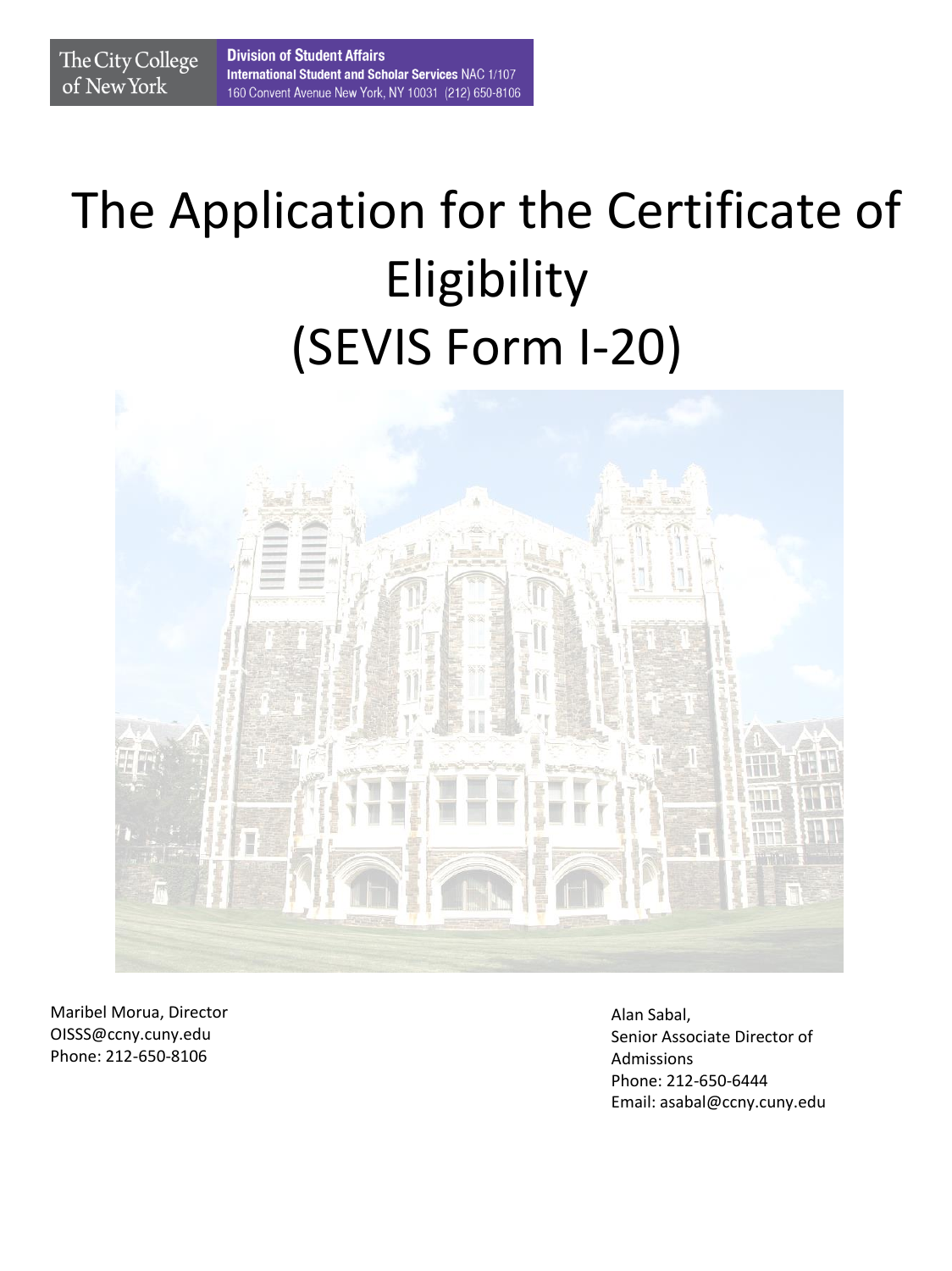Please follow the steps below in order to ensure an accurate and speedy process.

- 1. **Apply and be accepted to the City College of New York.** You will receive notice of your acceptance via email. Print a copy of your acceptance letter for your records.
- 2. **Secure sponsors or funding.** In order to receive your I-20 you must provide evidence that you can cover all expenses related to the first full year of tuition, fees and living expenses. If you are unable to cover the costs on your own, you must identify a sponsor. A sponsor is someone who is willing to pay for your expenses, either in part or in whole. You could have more than one and your parents are considered sponsors. You may also be receiving a scholarship or a grant from your home country. This can be used as funding for your expenses.
- 3. **Read and complete the Application for the Certificate of Eligibility (Form I-20).**
- 4. **Complete the Affidavit of Support. (Page 3 of application)** Each sponsor will need to fill out and sign a separate affidavit of support before issuing your I-20.
- 5. **Provide Evidence of Support (Financial Documents):** As a reminder, the available funds must be enough to cover at least the first full academic year. All documents must be originals. Copies will not be accepted.
	- **Bank Letter:** You will need to provide an original letter from your bank or your sponsors bank stating the account balance.
	- **Bank Statements:** You or your sponsor must provide current bank statements (savings and/or checking accounts) for the past three months.
	- **Supporting Statement for Government Awards or Loans:** Students sponsored by or receiving loans from their government must submit an official statement with their name and award. It should include an itemized list of dollar amounts going to tuition and living expenses.
- 6. **Submit Application and Supporting Documents**: Once the Application for the Certificate of Eligibility is complete, send it along with the financial documents to the following address:

**For Undergraduate Students**

Office of International Students and Scholar Services North Academic Center, Room 1/107 160 Convent Ave New York, NY 10031 Attn: Maribel Morua

**For Graduate Students** Admissions Office 160 Convent Avenue New York, New York 10031 Wille Administration Building, Room A-101 Attn: Alan Sabal

# **SPONSOR SUPPORTING EVIDENCE**

A sponsor must show sufficient income and/or financial resources to assure that the student being sponsored will not become a public charge (receive Federal or State low income benefits or services) while in the United States. Applicable evidence of the sponsor's situation, as determined by the accepting school official, should consist of copies of any or all of the following documentation listed below. Failure to provide evidence of sufficient income and/or financial resources may result in the denial from the CUNY campus of the student's application for Form I-20 (Immigration Certificate of Eligibility). Additionally, such failure to provide similar documentation to the Consul Officer may result in denial of an F-1 Visa application.

## **The sponsor must submit evidence of income and resources, as appropriate:**

- A. Written statement from an officer of the bank or other financial institution or brokerage where the sponsor has accounts, giving the following details regarding the account:
	- 1. Date account opened
	- 2. Total amount deposited for the past year
	- 3. Present balance
- B. Statement of your employer on business stationery showing:
	- 1. Date and nature of employment
	- 2. Salary paid
	- 3. Whether the position is temporary or permanent
- C. If self-employed:
	- 1. Copy of last income tax return filed or,
	- 2. Report of commercial rating concern
	- 3. Schedule of assets with supporting documents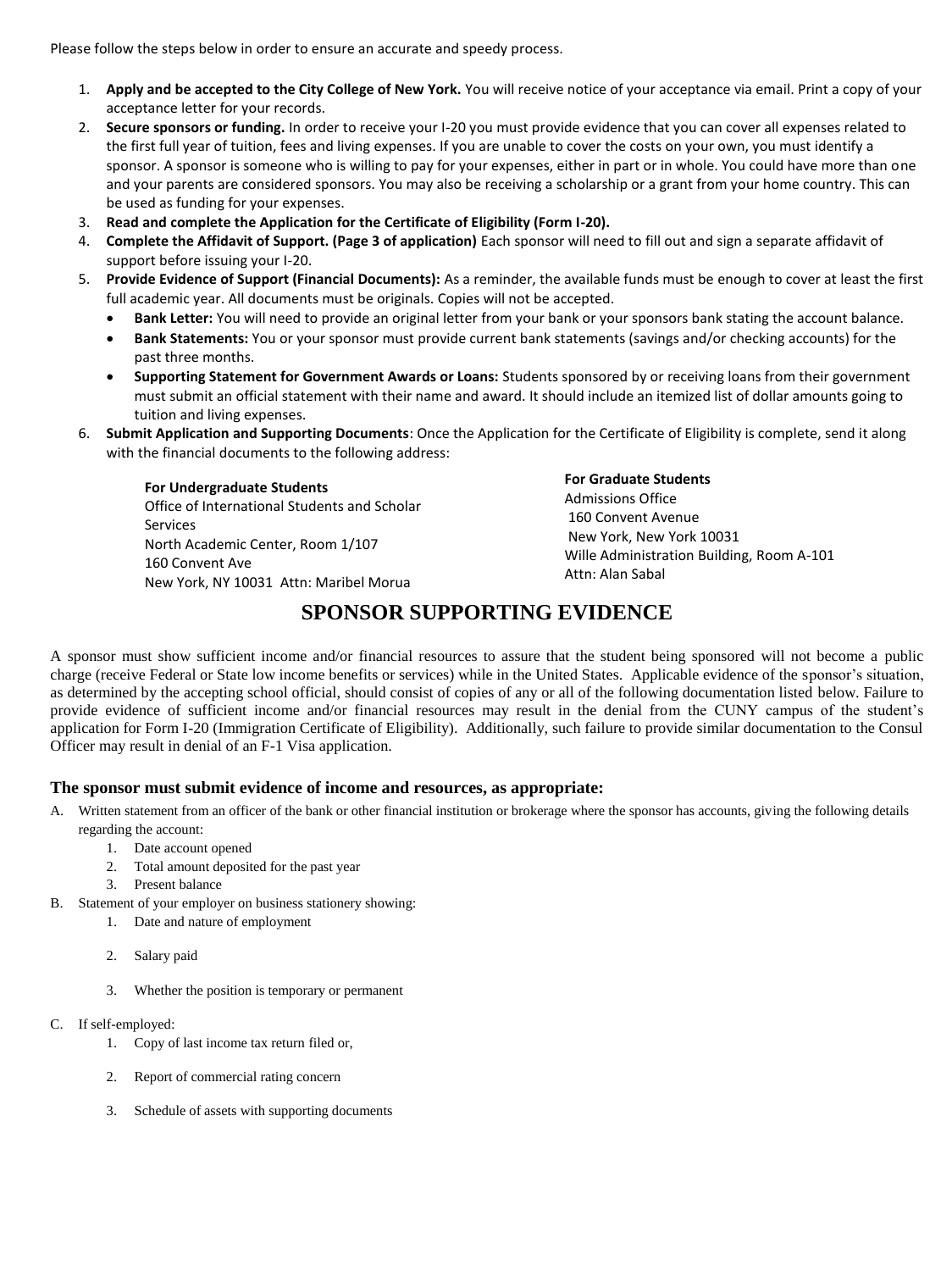

**Page 1 of 4 STUDENT COMPLETES THIS FIRST PAGE. Revised April 18, 2016** Application for the Immigration Certificate of Eligibility (Form I-20) **Fall 2016-Spring 2017**



International students who are admitted into a degree program at CUNY will need to obtain an Immigration Certificate of Eligibility (Form I-20), in order to enter and/or remain in the U.S. as an F-1 student. This requirement applies whether you are a new student, a transfer student from another U.S. university, or a student transferring between CUNY colleges.

| 1. Name:                                                                                   | (Family name as in passport) (Given name as in passport) (Second given, or middle name, if any, as in passport) | 2. Sex (check one): $\Box$ Male $\Box$ Female                                                                                                                                                                                                      |
|--------------------------------------------------------------------------------------------|-----------------------------------------------------------------------------------------------------------------|----------------------------------------------------------------------------------------------------------------------------------------------------------------------------------------------------------------------------------------------------|
| 3. Present Mailing Address:                                                                |                                                                                                                 |                                                                                                                                                                                                                                                    |
| (Number and Street)                                                                        | (City, State)                                                                                                   | (Country) (Postal Code)                                                                                                                                                                                                                            |
|                                                                                            |                                                                                                                 |                                                                                                                                                                                                                                                    |
| (Month/Day/Year)                                                                           | (City and Country)                                                                                              |                                                                                                                                                                                                                                                    |
|                                                                                            |                                                                                                                 | 9. Country (or Countries) of Citizenship: 10. Country of Residence: 10. Country of Residence:                                                                                                                                                      |
| 11. Permanent Overseas Address:                                                            |                                                                                                                 |                                                                                                                                                                                                                                                    |
| (Required by U.S. Government Regulations)                                                  | (Number and Street)<br>(City, State)                                                                            | (Country)<br>(Postal Code)                                                                                                                                                                                                                         |
| 12. Address in U.S.A. (if known): _____<br>(Number and Street)                             | (City, State)<br>(Postal Code)                                                                                  |                                                                                                                                                                                                                                                    |
| 13. Expected Year<br>of First Enrollment: [______]—Year                                    | <b>14. Degree</b> Check One:<br><b>Program:</b> [1]—Bachelor's<br>——Master's <b>[</b> ——Ph.D.                   | 15. Expected                                                                                                                                                                                                                                       |
| 16. Expected Semester                                                                      |                                                                                                                 | of First Enrollment: Check One: [____]—Fall [____]—Winter [____]—Spring [____]—Summer                                                                                                                                                              |
| 17. Are you currently studying at a US institution or college?                             |                                                                                                                 | 18. Do you currently hold F-1 status?                                                                                                                                                                                                              |
| Check One: $[-]$ $-Y$ es $[-]$ $-N$ o                                                      |                                                                                                                 | Check One: $[ ]-$ Yes $[-]$ $-$ No                                                                                                                                                                                                                 |
|                                                                                            |                                                                                                                 | <b>QUESTIONS 19 THROUGH 28 TO BE COMPLETED BY APPLICANTS ALREADY IN THE U.S.</b>                                                                                                                                                                   |
| yourself and accompanying family members.                                                  |                                                                                                                 | If you are currently in the U.S., please indicate your immigration status. Attach a *copy of the passport pages with the<br>passport number, expiration date of passport, and the *U.S. visa stamp. Include copies of both sides of *Form I-94 for |
| 19. I have F-1 Student Status right now.<br><i>Check One:</i> $[\_\_\]$ -Yes $[\_\_\]$ -No |                                                                                                                 | 20. What is your I-94 Admission Number?                                                                                                                                                                                                            |
|                                                                                            | Attach photocopies of ALL your previously issued Forms I-20                                                     | 21. *University that issued most recent Form I-20: $\qquad \qquad$ 22. SEVIS ID#:                                                                                                                                                                  |
| 23. Current U.S. School Name:                                                              |                                                                                                                 |                                                                                                                                                                                                                                                    |
| 24. Current U.S. School Address:                                                           | (Number and Street) (City, State)                                                                               | (City, State)<br>(Postal Code)                                                                                                                                                                                                                     |
|                                                                                            |                                                                                                                 | 25. If you entered US without F-1 status, then what is your immigration status?                                                                                                                                                                    |
|                                                                                            |                                                                                                                 |                                                                                                                                                                                                                                                    |
| 28. If your status is not currently F-1, check one answer below:                           |                                                                                                                 | (Month/Day/Year)                                                                                                                                                                                                                                   |
|                                                                                            | J-I will apply to USCIS for a Change of Non-Immigrant status                                                    | J-I will leave U.S. and re-enter with I-20 before classes begin                                                                                                                                                                                    |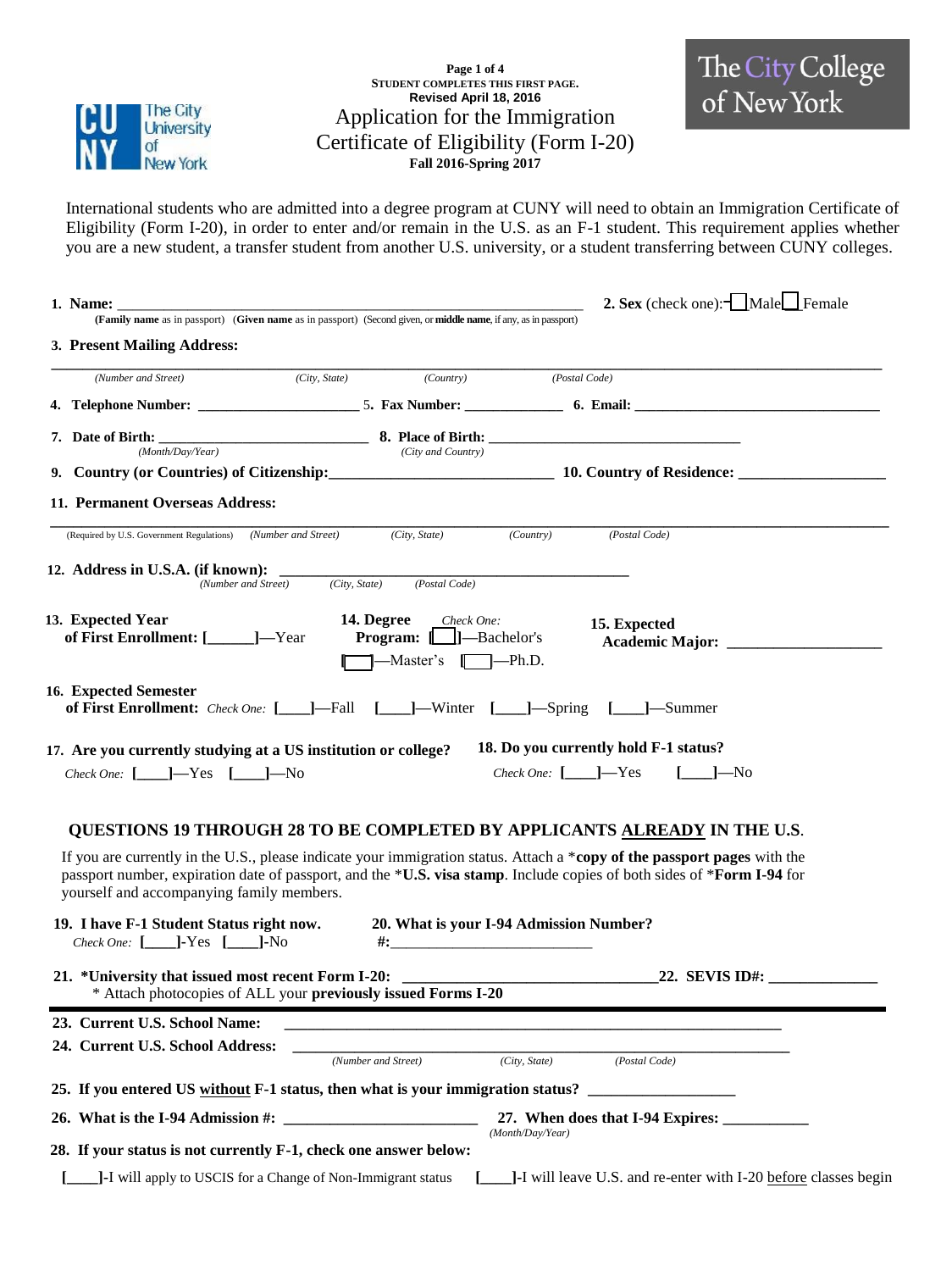#### Page 2 of 4 **Revised May 23, 2016** Student Completes and Signs at Bottom of this Second Page

**Declaration & Certification of Finances** 

Please indicate the source and amount of your financial support for the first four years of study for bachelor's degree candidates and two years for associate's degree candidates. The CUNY College that has admitted you requires documentation of guaranteed support for the first year and projected support for future years. Note that costs may rise 7-10% annually. Total amounts must meet or exceed the estimate of expenses (see "Sponsor Supporting Evidence" page).

U.S. immigration authorities require colleges to receive satisfactory financial certifications from prospective students before issuing a Form I-20. Therefore, you must attach original documents for each source of financial support you indicate. Please refer to the "Sponsor Supporting Evidence" page for a list of acceptable supporting documents. Be sure to have an additional set of original documents for your appointment at the U.S. Consulate (or Embassy) overseas.

## **Complete and send in this page with your application. Provide as much detail as possible.**

# **SOURCES OF FINANCIAL SUPPORT**

| Guaranteed<br><b>Support</b><br>$1st$ Year     | Projected<br>Support                                                                                                                                                                                                                                                                                                                                                         | Projected                                                                                                                                                                                                                     | Projected                                                                                                                                                                                                                                               |                                                                                                                                                                                                                                                                                                                       |
|------------------------------------------------|------------------------------------------------------------------------------------------------------------------------------------------------------------------------------------------------------------------------------------------------------------------------------------------------------------------------------------------------------------------------------|-------------------------------------------------------------------------------------------------------------------------------------------------------------------------------------------------------------------------------|---------------------------------------------------------------------------------------------------------------------------------------------------------------------------------------------------------------------------------------------------------|-----------------------------------------------------------------------------------------------------------------------------------------------------------------------------------------------------------------------------------------------------------------------------------------------------------------------|
|                                                | $2nd$ Year                                                                                                                                                                                                                                                                                                                                                                   | Support<br>$3rd$ Year                                                                                                                                                                                                         | <b>Support</b><br>$4th$ year                                                                                                                                                                                                                            |                                                                                                                                                                                                                                                                                                                       |
|                                                |                                                                                                                                                                                                                                                                                                                                                                              |                                                                                                                                                                                                                               |                                                                                                                                                                                                                                                         |                                                                                                                                                                                                                                                                                                                       |
|                                                |                                                                                                                                                                                                                                                                                                                                                                              |                                                                                                                                                                                                                               |                                                                                                                                                                                                                                                         |                                                                                                                                                                                                                                                                                                                       |
| $\frac{1}{2}$                                  |                                                                                                                                                                                                                                                                                                                                                                              | $\frac{1}{2}$                                                                                                                                                                                                                 | $\frac{1}{2}$                                                                                                                                                                                                                                           |                                                                                                                                                                                                                                                                                                                       |
|                                                |                                                                                                                                                                                                                                                                                                                                                                              | Location                                                                                                                                                                                                                      |                                                                                                                                                                                                                                                         |                                                                                                                                                                                                                                                                                                                       |
| 2) Stock brokerage account statements, if any. |                                                                                                                                                                                                                                                                                                                                                                              |                                                                                                                                                                                                                               |                                                                                                                                                                                                                                                         | (Country)                                                                                                                                                                                                                                                                                                             |
|                                                |                                                                                                                                                                                                                                                                                                                                                                              |                                                                                                                                                                                                                               |                                                                                                                                                                                                                                                         |                                                                                                                                                                                                                                                                                                                       |
|                                                |                                                                                                                                                                                                                                                                                                                                                                              |                                                                                                                                                                                                                               |                                                                                                                                                                                                                                                         |                                                                                                                                                                                                                                                                                                                       |
|                                                |                                                                                                                                                                                                                                                                                                                                                                              |                                                                                                                                                                                                                               |                                                                                                                                                                                                                                                         |                                                                                                                                                                                                                                                                                                                       |
|                                                | $s$ <sub>—</sub>                                                                                                                                                                                                                                                                                                                                                             |                                                                                                                                                                                                                               |                                                                                                                                                                                                                                                         |                                                                                                                                                                                                                                                                                                                       |
|                                                |                                                                                                                                                                                                                                                                                                                                                                              |                                                                                                                                                                                                                               |                                                                                                                                                                                                                                                         |                                                                                                                                                                                                                                                                                                                       |
|                                                |                                                                                                                                                                                                                                                                                                                                                                              |                                                                                                                                                                                                                               |                                                                                                                                                                                                                                                         |                                                                                                                                                                                                                                                                                                                       |
|                                                |                                                                                                                                                                                                                                                                                                                                                                              |                                                                                                                                                                                                                               |                                                                                                                                                                                                                                                         |                                                                                                                                                                                                                                                                                                                       |
|                                                |                                                                                                                                                                                                                                                                                                                                                                              |                                                                                                                                                                                                                               |                                                                                                                                                                                                                                                         |                                                                                                                                                                                                                                                                                                                       |
|                                                |                                                                                                                                                                                                                                                                                                                                                                              |                                                                                                                                                                                                                               |                                                                                                                                                                                                                                                         |                                                                                                                                                                                                                                                                                                                       |
| $\sim$                                         |                                                                                                                                                                                                                                                                                                                                                                              |                                                                                                                                                                                                                               |                                                                                                                                                                                                                                                         |                                                                                                                                                                                                                                                                                                                       |
|                                                |                                                                                                                                                                                                                                                                                                                                                                              |                                                                                                                                                                                                                               |                                                                                                                                                                                                                                                         |                                                                                                                                                                                                                                                                                                                       |
|                                                | $\frac{\S_{\frac{1}{2}}}{\S_{\frac{1}{2}}}{\S_{\frac{1}{2}}}{\S_{\frac{1}{2}}}{\S_{\frac{1}{2}}}{\S_{\frac{1}{2}}}{\S_{\frac{1}{2}}}{\S_{\frac{1}{2}}}{\S_{\frac{1}{2}}}{\S_{\frac{1}{2}}}{\S_{\frac{1}{2}}}{\S_{\frac{1}{2}}}{\S_{\frac{1}{2}}}{\S_{\frac{1}{2}}}{\S_{\frac{1}{2}}}{\S_{\frac{1}{2}}}{\S_{\frac{1}{2}}}{\S_{\frac{1}{2}}}{\S_{\frac{1}{2}}}{\S_{\frac{1}{2$ |                                                                                                                                                                                                                               |                                                                                                                                                                                                                                                         |                                                                                                                                                                                                                                                                                                                       |
|                                                |                                                                                                                                                                                                                                                                                                                                                                              |                                                                                                                                                                                                                               |                                                                                                                                                                                                                                                         |                                                                                                                                                                                                                                                                                                                       |
|                                                |                                                                                                                                                                                                                                                                                                                                                                              |                                                                                                                                                                                                                               |                                                                                                                                                                                                                                                         |                                                                                                                                                                                                                                                                                                                       |
|                                                |                                                                                                                                                                                                                                                                                                                                                                              |                                                                                                                                                                                                                               |                                                                                                                                                                                                                                                         |                                                                                                                                                                                                                                                                                                                       |
|                                                |                                                                                                                                                                                                                                                                                                                                                                              |                                                                                                                                                                                                                               |                                                                                                                                                                                                                                                         |                                                                                                                                                                                                                                                                                                                       |
|                                                |                                                                                                                                                                                                                                                                                                                                                                              |                                                                                                                                                                                                                               | THE COLLEGE CANNOT ISSUE A FORM I-20 UNTIL YOU MEET ALL REQUIREMENTS FOR FINANCIAL DOCUMENTATION,                                                                                                                                                       |                                                                                                                                                                                                                                                                                                                       |
|                                                |                                                                                                                                                                                                                                                                                                                                                                              | The student must provide the following documents in English:<br>1) Bank officer's summary statement of account history.<br><b>B. PARENTS, AND/OR OTHER INDIVIDUAL SPONSORS</b><br>C. GOVERNMENT, UNIVERSITY, OR OTHER SPONSOR | Name of Bank League and Secretary and Secretary and Secretary and Secretary and Secretary and Secretary and Secretary and Secretary and Secretary and Secretary and Secretary and Secretary and Secretary and Secretary and Se<br>$\frac{\cdot}{\cdot}$ | (City)<br>Name $\frac{1}{\sqrt{1-\frac{1}{2}}}\left\vert \frac{1}{\sqrt{1-\frac{1}{2}}}\right\vert$<br>$\sim$<br>(Attach current signed official copy of the terms of sponsorship, including amount of support in U.S. Dollars and period covered.)<br>(Each total must equal the estimate of expenses for one year.) |

(Please print name)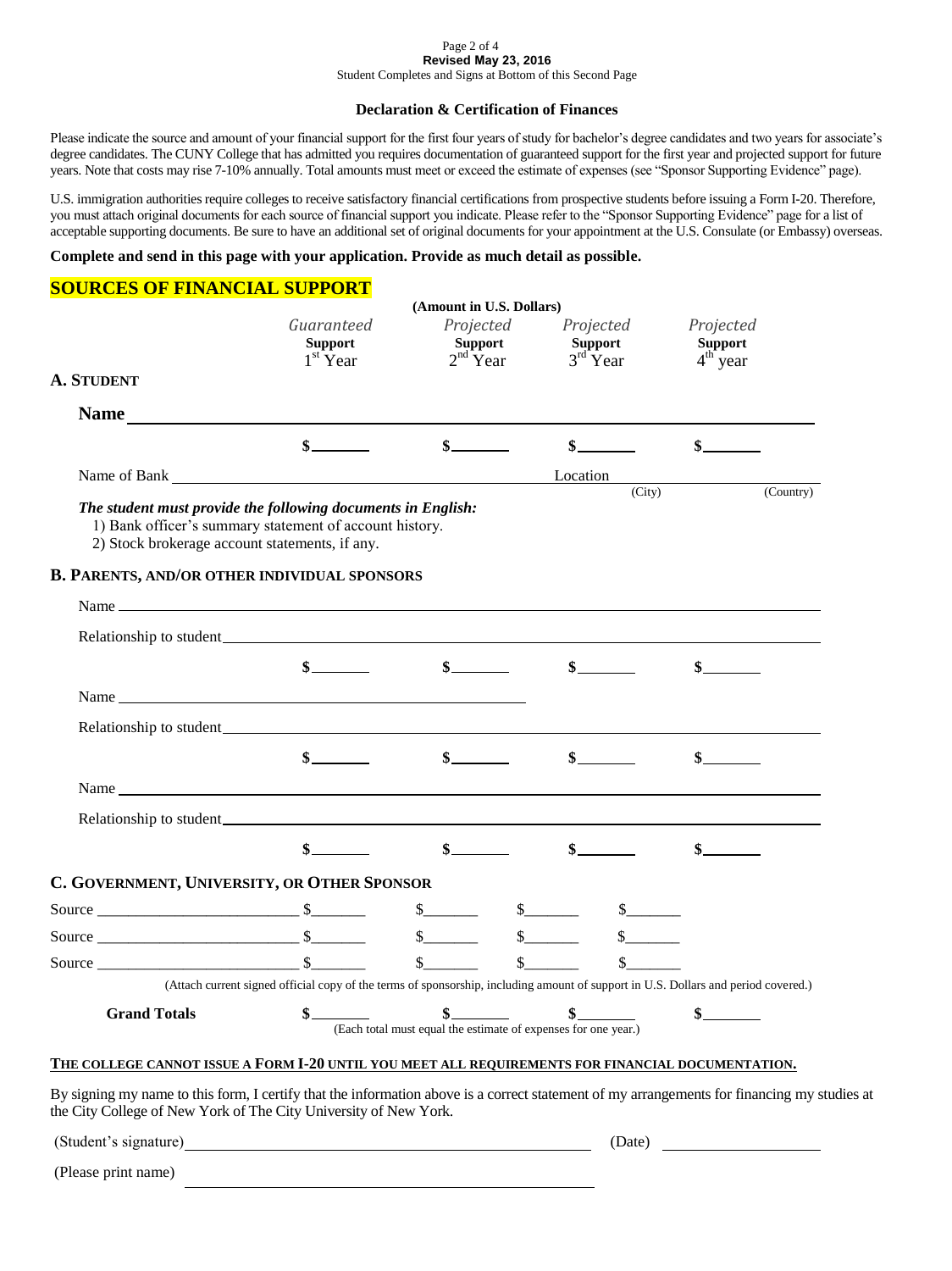#### **Page 3 of 4 SPONSOR COMPLETES RELEVANT ITEMS AND SIGNS BOTTOM OF THIS PAGE AT ITEM #21 Revised May 23, 2016**

## **Affidavit of Support**

This form is for individuals using their own income and/or savings to support a student. It must be completed by the person who will provide the student with full or partial financial support and/or room and board during the student's course of study at The City University of New York.

**Sponsors providing financial support must complete items 1-18 AND sign at item #21; Sponsors providing room and/or board must complete items 1 through 3 AND item 20 AND sign at #21. Sponsors providing both financial support AND room and board, complete this entire page, items #1 through #21.**

# **SPONSOR INFORMATION**

|                                                                                    | 1. I, $\frac{1}{\frac{Name \ of \ sponsor)}{Name \ of \ sponsor}}$ , 2. citizen of $\frac{1}{\frac{Name \ of \ sponsor}{N}}$                                                                                                                                                     |  |  |  |
|------------------------------------------------------------------------------------|----------------------------------------------------------------------------------------------------------------------------------------------------------------------------------------------------------------------------------------------------------------------------------|--|--|--|
| and residing at 3.                                                                 | (Country or Countries)                                                                                                                                                                                                                                                           |  |  |  |
|                                                                                    | (Sponsor's Street Address, City, State, Postal Code and Country)                                                                                                                                                                                                                 |  |  |  |
| Do certify the following:                                                          |                                                                                                                                                                                                                                                                                  |  |  |  |
|                                                                                    | <b>4.</b> I am employed with<br>(Name of employer) (Number and Street)<br>(City/State) (Country) (Postal Code) (Telephone) (Postal Code)                                                                                                                                         |  |  |  |
|                                                                                    |                                                                                                                                                                                                                                                                                  |  |  |  |
| 6. I receive an annual income of \$                                                |                                                                                                                                                                                                                                                                                  |  |  |  |
|                                                                                    | *Attach a current salary confirmation statement written by that employer, or verification of annual income for self-employed or retired<br>individuals. The employer statement or verification of annual income must be written in English or come with a certified translation. |  |  |  |
|                                                                                    |                                                                                                                                                                                                                                                                                  |  |  |  |
|                                                                                    |                                                                                                                                                                                                                                                                                  |  |  |  |
| *Attach bank officer's statement of account history.                               |                                                                                                                                                                                                                                                                                  |  |  |  |
|                                                                                    | 10. I currently support __________ persons (including myself). 11. Our total household annual income is \$________(U.S. Dollars).                                                                                                                                                |  |  |  |
| addition to this affidavit.                                                        | 12. Our total family expenses are \$ ____________(U.S. Dollars). 13. I sponsor ____(number) individuals for immigration in                                                                                                                                                       |  |  |  |
| <b>STUDENT SUPPORT INFORMATION</b>                                                 |                                                                                                                                                                                                                                                                                  |  |  |  |
| This affidavit is executed on behalf of                                            |                                                                                                                                                                                                                                                                                  |  |  |  |
|                                                                                    | 14. $\frac{1}{(Name of Student)}$ who was born on 15. $\frac{1}{(Month/Day/Year)}$ . S/he is my 16. $\frac{1}{(Relationship to Student)}$                                                                                                                                        |  |  |  |
|                                                                                    |                                                                                                                                                                                                                                                                                  |  |  |  |
|                                                                                    | I hereby certify that I am willing, able, and do commit to provide 17. ___________________with the annual amount of                                                                                                                                                              |  |  |  |
|                                                                                    | (Name of Student)                                                                                                                                                                                                                                                                |  |  |  |
|                                                                                    |                                                                                                                                                                                                                                                                                  |  |  |  |
| <b>ROOM AND BOARD SUPPORT INFORMATION</b> (See living expenses for room and board) |                                                                                                                                                                                                                                                                                  |  |  |  |
| To be completed if student will live in the sponsor's home in the U.S.             |                                                                                                                                                                                                                                                                                  |  |  |  |
|                                                                                    |                                                                                                                                                                                                                                                                                  |  |  |  |
| (Name of Student)<br>Check one:                                                    |                                                                                                                                                                                                                                                                                  |  |  |  |
| $\frac{1}{2}$ <b>Room only</b> in my home at the address indicated above           |                                                                                                                                                                                                                                                                                  |  |  |  |
| Or.                                                                                |                                                                                                                                                                                                                                                                                  |  |  |  |
|                                                                                    | Full room and board in my home as indicated above during each year that s/he follows a program of study at CUNY. Note that                                                                                                                                                       |  |  |  |
|                                                                                    | this value cannot be included in any amount of support being provided in #18, above.                                                                                                                                                                                             |  |  |  |
|                                                                                    | *Attach a copy of your lease or deed or copy of a statement from your landlord.                                                                                                                                                                                                  |  |  |  |
| to sponsor the student herein named.                                               | By signing my name to this affidavit, I certify that the information above is a correct statement of my agreement                                                                                                                                                                |  |  |  |
| Check One if you also intend to support student's spouse or children:              |                                                                                                                                                                                                                                                                                  |  |  |  |
| $\Box$ - Yes $\Box$ - No                                                           | I also agree to sponsor dependent(s) for an additional \$6,336 for each dependent.<br>Names and biographical information for each dependent is attached.                                                                                                                         |  |  |  |
|                                                                                    | 21 Signature: This affidavit must be signed to indicate intention to support student named above                                                                                                                                                                                 |  |  |  |

**21. Signature:** This affidavit must be signed to indicate intention to support student named above.

**Sponsor Signature**:\_\_\_\_\_\_\_\_\_\_\_\_\_\_\_\_\_\_\_\_\_\_\_\_\_\_\_\_\_\_\_\_\_\_\_\_\_\_\_\_\_\_\_\_ Date: \_\_\_\_\_\_\_\_\_\_\_\_\_\_\_\_\_

Please print name:\_\_\_\_\_\_\_\_\_\_\_\_\_\_\_\_\_\_\_\_\_\_\_\_\_\_\_\_\_\_\_\_\_\_\_\_\_\_\_\_\_\_\_\_\_\_ Date: \_\_\_\_\_\_\_\_\_\_\_\_\_\_\_\_\_